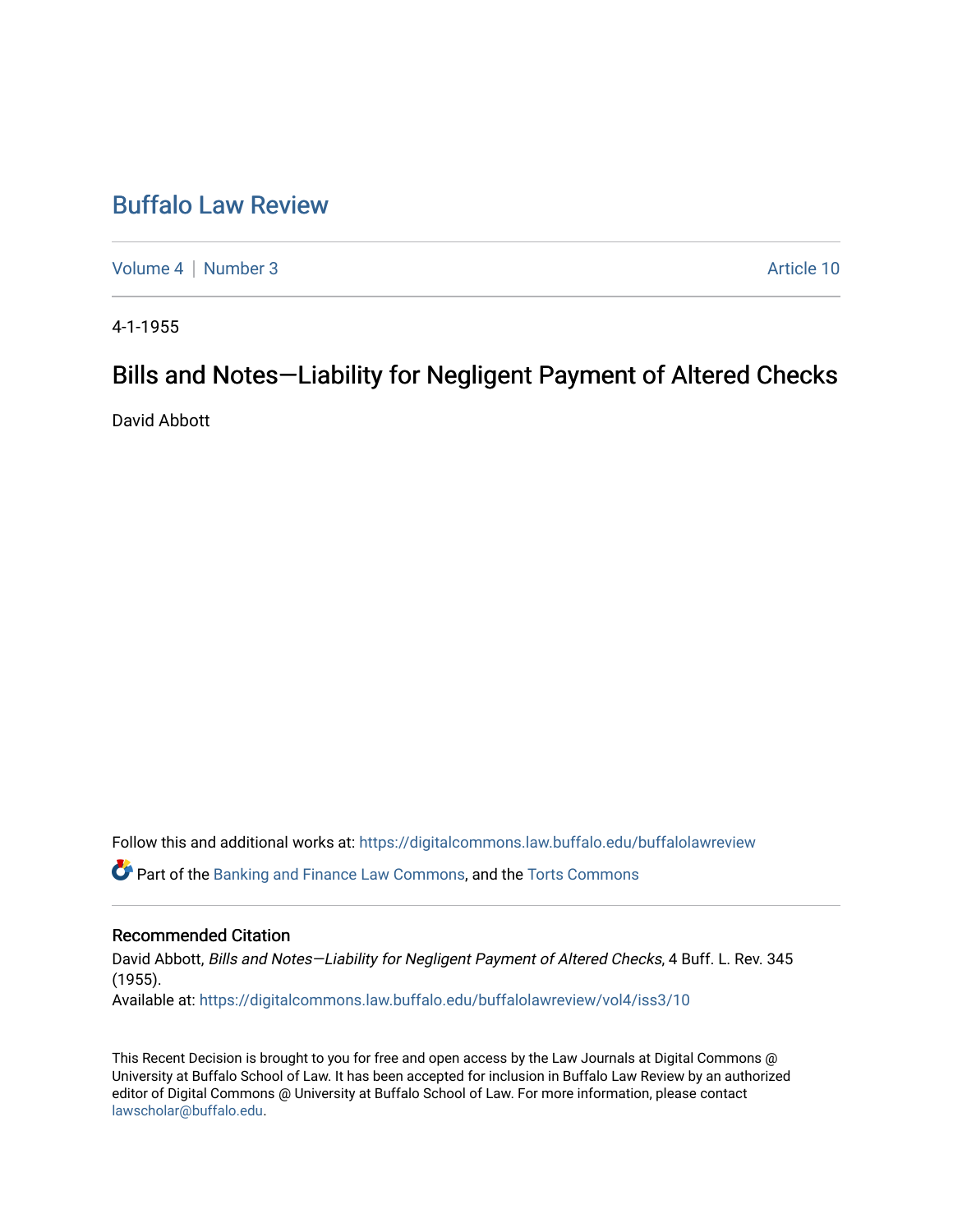#### *RECENT DECISIONS*

### **BILLS** AND NOTES-LIABILITY FOR **NEGLIGENT** PAYMENT OF ALTERED **CHECKS**

Depositor's account was charged on four checks on which the payee's name had been wrongfully changed. Plaintiff claimed breach of contract and tort damages for injury to credit and business. On motion to dismiss, *Held* (3-2): Contract action lies, tort action dismissed. *Stella Flour & Feed Corp. v. National City Bank,* 285 App. Div. 182, 136 N. Y. **S.** 2d 139 (1st Dep't 1954).

**A** bank is liable in contract for amounts debited to a depositor on materially altered or forged checks, unless the depositor was negligent in execution. BRITTON, BILS **& NoTEs, §§ 132, 277,** 282 (1943). As to a bank's liability for injury sustained as a result of the negligent payment of an altered check, no direct authority has been found.

Negligence arising out of the performance of a contract has been the basis of liability in tort for physical or mental injury, *Gillespie v. Brooklyn Heights R. B. Co.,* **178** N. Y. 347, 70 N. E. 857 (1904) (common carrier); *DuBois v. Decker,* **130** N. Y. 325, 29 N. E. **313** (1891) (physician); *Flint & Walling Mfg. Co. v. Beckett,* **167** Ind. 491, 79 N. **E.** 503 (1906) (constructor of a windmill); and for economic injury, *Trimboli v. Kinkel,* 226 N. Y. 147, **123 N.** E. 205 (1919) (attorney's title search); *Ferrie v. Sperry,* 85 Conn. 337, 82 Atl. 577 (1912) (surveyor); *Pearsall v. Western Union Telegraph Co.,* 124 N. Y. 256, 26 N. E. 534 (1891) (telegraph company). In these cases the plaintiff may elect to sue in contract, in which case his damages will be limited to those losses reasonably foreseeable under the familiar rule of *Hadley v. Baxendale,* 9 Ex. 341, **156 Eng.** Rep. 145 (1854) ; or in tort, in which case his damages will be limited **by** the principles of proximate cause. See Prosser, *The Borderland of Tort and Contract,* **SELEcTED** TOPICS ON THE LAW OF TORTS 402 (1954).

**A** bank may be liable in contract or in tort for refusal to honor a valid check when the depositor has sufficient funds. *Citizens' National Bank v. Importers & Traders' Bank,* **119** N. Y. 195, **23** N. E. 540 (1890); *Marzetti v. Williams,* 1 B. & Ad. 415, 109 Eng. Rep. 842 (1930). Whether there can be recovery of substantial damages in such a case is made to depend on different factors in the various jurisdictions. See 33 MINN. L. REV. 528 (1949). In New York recovery is limited to nominal damages in all cases, unless the dishonor was intentional. *Wildenberger v. Ridgewood National Bank,* 230 N. Y. 425, 130 N. E. 600 (1921) ; *Clark Company v. Mount Morris Bank,* 85 App. Div. 362, 83 N. Y. Supp. 447 (1st Dep't 1903), *aff'd,* **181** N. Y. 533, **73 N. E.** 1133 (1905). In a